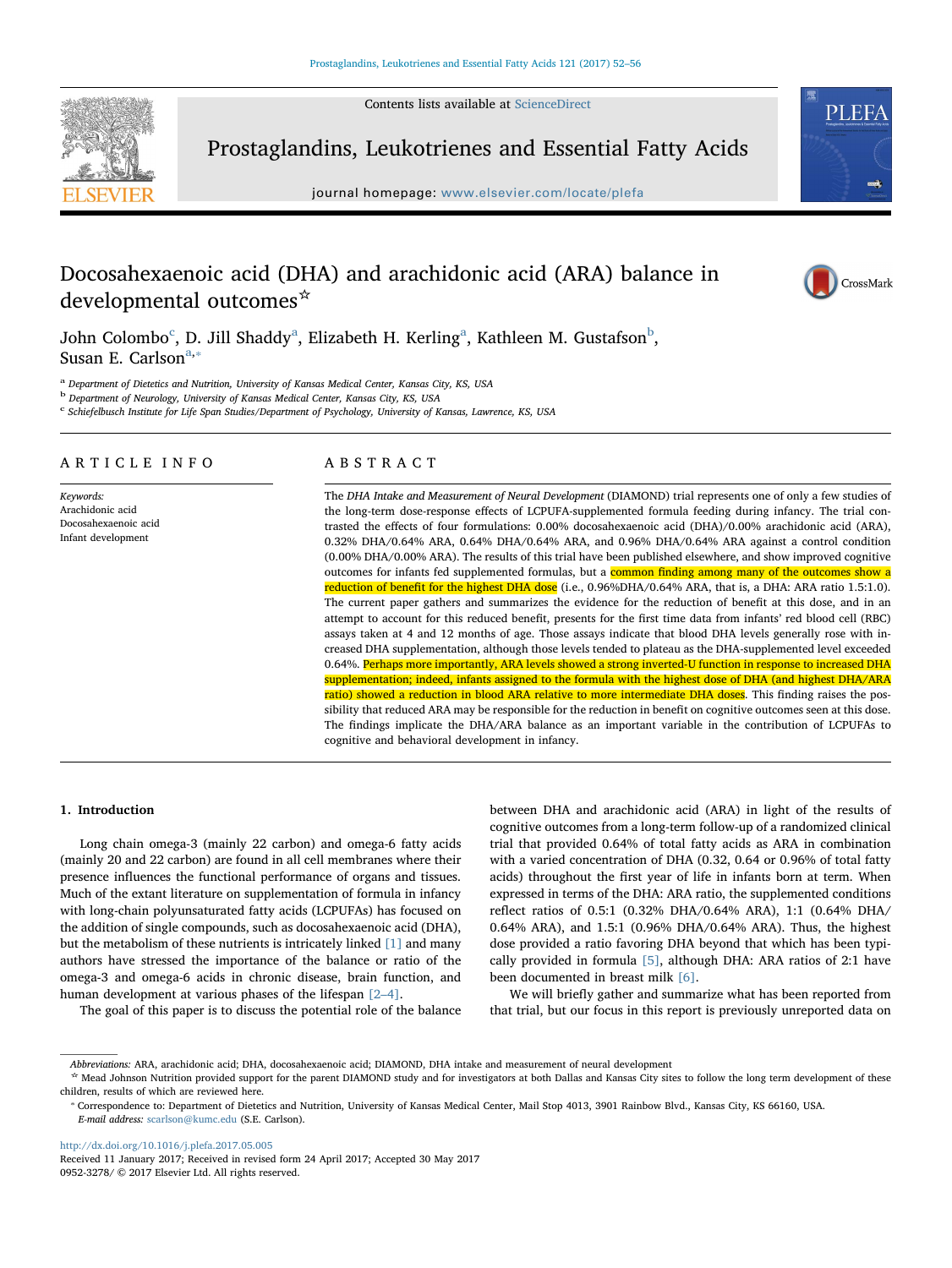#### <span id="page-1-0"></span>Table 1

Longitudinal schedule for follow-up of the Kansas City DIAMOND Cohort.

| Assessment                                                                                                                                                                                                                                                                                                                                                       | Age (months) |   |   |    |    |    |    |    |    |    |    |    |
|------------------------------------------------------------------------------------------------------------------------------------------------------------------------------------------------------------------------------------------------------------------------------------------------------------------------------------------------------------------|--------------|---|---|----|----|----|----|----|----|----|----|----|
|                                                                                                                                                                                                                                                                                                                                                                  | 4            | 6 | 9 | 18 | 24 | 30 | 36 | 42 | 48 | 60 | 66 | 72 |
| Visual Habituation with<br><b>Heart Rate</b><br>Bayley Scales of Infant<br>Development<br>MacArthur-Bates<br>Communicative<br>Development<br>Inventory<br>Delayed Response (Spatial<br>Memory)<br>Bear-Dragon Task<br>Dimensional Change Card<br>Sort<br>Stroop Tasks (2)<br>Peabody Picture<br>Vocabulary Test<br>Tower of Hanoi Task<br>Wechsler Preschool and |              |   |   |    |    |    |    |    |    |    |    |    |
| Primary Scale of<br>Intelligence                                                                                                                                                                                                                                                                                                                                 |              |   |   |    |    |    |    |    |    |    |    |    |

red blood cell (RBC) phospholipid DHA and ARA levels in children from this trial, and the relation of those levels to cognitive performance from infancy through later childhood. The analysis of DHA and ARA levels was prompted by an unexpected but consistent finding that appeared in many of our outcomes. While supplementation with DHA and ARA from birth to 12 months conferred benefits in physiology, attention, and cognition out to 5 years of age, we observed a consistent reduction of benefit with formula containing the highest dose of DHA and thus, the highest DHA/ARA ratio. The conduct of this study was preceded by a study of brain regional fatty acid composition in infant baboons fed three of the 4 formulas fed in the human trial [\[7\]](#page-4-2), which also becomes highly relevant to the examination of the balance between DHA and ARA in understanding the effects of supplementation on cognitive outcomes.

# 1.1. The DIAMOND trial

The DHA Intake and Measurement of Neural Development (DIAMOND) trial [\[8\]](#page-4-3) is the only dose response trial of DHA and development reported to date. The DIAMOND study was conducted at two sites in the US (Dallas, TX and Kansas City, KS) and was funded by Mead Johnson Nutrition, Evansville, IN. The primary outcome of the study was visual acuity at 12 months of age, but enrollment at each site exceeded that estimated for the primary outcome to permit independent study of infant and child cognitive development at each site.

The amount of ARA in human milk typically exceeds that of DHA. The choice of ARA concentration in the DIAMOND trial was based on a

<span id="page-1-1"></span>

Fig. 1. Sustained attention at 4, 6, and 9 months in the four formula groups.

median concentration of ARA in milk samples from around the world. The different concentrations of DHA reflected the range found in human milk except that the lowest concentration reflected the median milk DHA worldwide, a concentration shown previously to enhance visual acuity of term infants [\[9\]](#page-4-4). It is well known that the DHA content of human milk is highly dependent upon the DHA intake of the mother. To reiterate, all infants supplemented with DHA received 0.64% ARA. Consequently, the long term effects of supplementation on cognition and brain structure/function must be attributed to DHA and ARA. Where effects of DHA and ARA supplemented groups differ, the results reflect how their balance in the diet early in human development is relevant.

The initial trial into which infants were enrolled is described in detail elsewhere [\[8\]](#page-4-3). Briefly, 343 term infants who weighed between 2490 and 4200 g at birth were enrolled and randomly assigned to one of the 4 formulas described above between September 2002 and September 2004. The formulas provided either 0, 17, 34 or 51 mg DHA/ 100 kcal. The three formulas that contained DHA provided 34 mg ARA/ 100 kcal. The study was a randomized, double-blind study, and randomization was performed by Mead Johnson Nutrition biostatisticians. The study remained double-blinded until the last child reached 6 years of age. Random-number generation for each site included a list for males and one for females. Blocking kept study groups similar. Formulas were color-coded with each formula having two color codes. Parents were asked to feed formula exclusively for at least 4 months and were provided their infant's assigned formula as needed throughout the first 12 months. A total of 244 children completed the study to 12 months [\[8\].](#page-4-3) Of these, 81 were enrolled for long term cognitive assessment at the Kansas City site [\[10\]](#page-4-5) and 131 children at the Dallas site [\[11\]](#page-4-6). RBC phospholipid DHA and ARA (g/100 g total fatty acid) were determined at 4 and 12 months of age. Here, we report primarily on the Kansas City cohort, as the major follow-up studies were run and published with those participants. The longitudinal schedule for following the Kansas City cohort is shown in [Table 1.](#page-1-0)

# 2. Results

### 2.1. Non-linear supplementation dose-benefit relationship

#### 2.1.1. Infancy outcomes

Significant effects of supplementation were seen for most measures taken in infancy. For some measures, the control condition (0.00% DHA/0.00% ARA) simply performed less well than the supplemented groups, which were clustered together and did not vary from one another. Supplemented groups were observed to have better visual acuity [\[12\]](#page-4-7) through 12 months (combined Kansas City and Dallas cohorts), and lower heart rates [\[13\]](#page-4-8) during the visual habituation task at 4, 6, and 9 months. However, the first indication of a reduced benefit in the highest DHA dose group (0.96 DHA/0.64% ARA, DHA: ARA = 1.5:1) was observed on sustained attention [\[13\],](#page-4-8) a measure of the degree to which visual attention was coupled with active information processing [\[14\]](#page-4-9). Here, significantly improved attention relative to controls was seen in only the two middle doses. The highest dose was not different from controls, but neither was it different from the other supplemented groups (see [Fig. 1\)](#page-1-1). An important point here, relevant to the other findings reported later in the paper, is that this pattern reflects a reduced benefit (rather than increased risk or actual harm) at the highest dose; that dose did not incur performance that was worse than controls, it merely reflected performance that was less than that seen for the intermediate levels of DHA supplementation.

#### 2.1.2. Standardized outcomes and spatial memory

Subsequent outcomes of the study beyond the first year were reported in 2013 [\[15\].](#page-4-10) Among the measures taken at 18 months were the Bayley Scales of Infant Development, 2nd Edition (a global assessment of developmental status) and MacArthur-Bates Communicative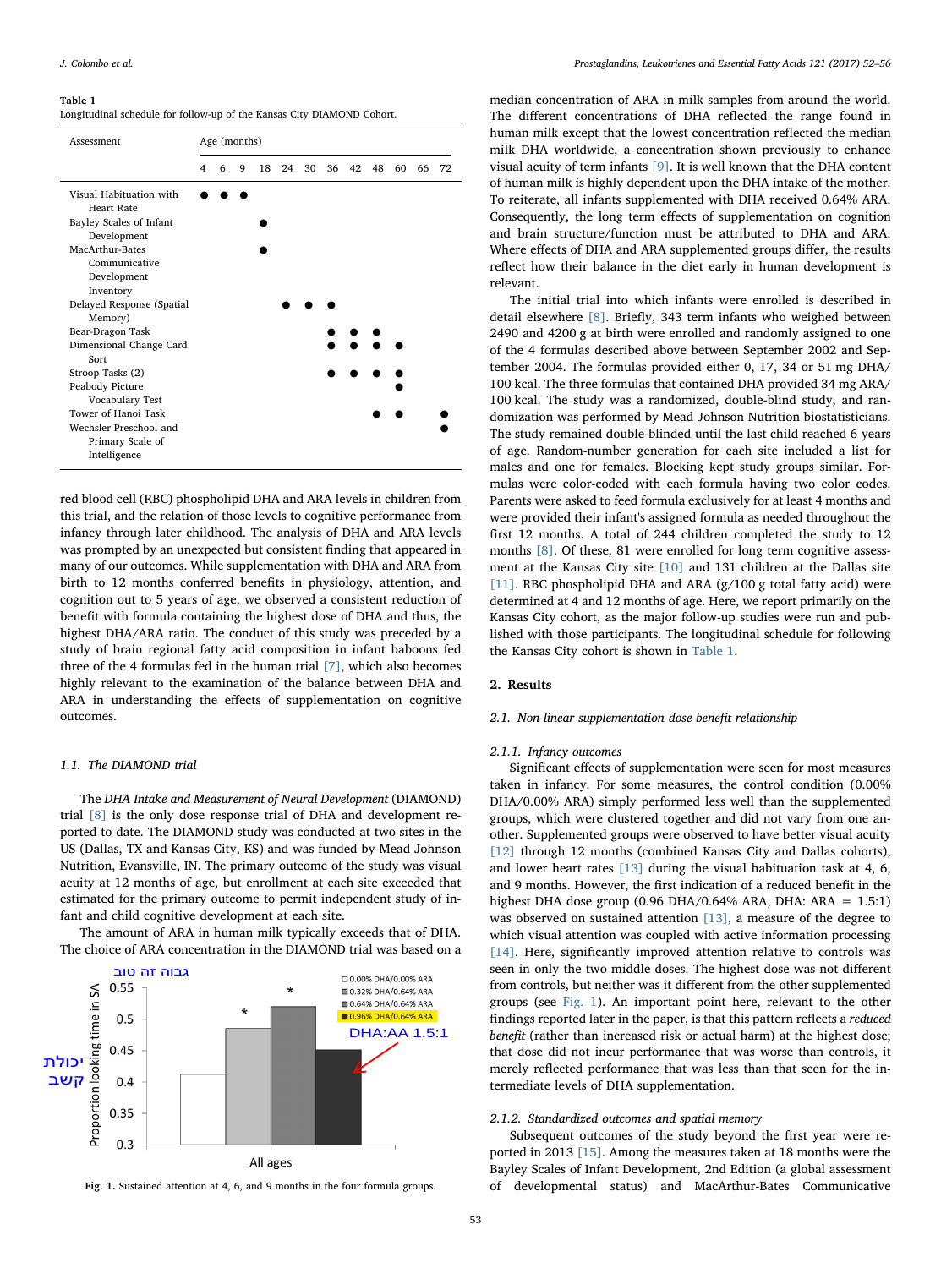Development Inventory (a well-validated parent-report measure of communicative and language skills) scales. A measure of spatial memory (Delayed Response) was administered semiannually from 24 to 36 months as well. Performance of supplemented groups were not different from controls on any of these outcomes [\[15\]](#page-4-10).

#### 2.1.3. Executive function and problem solving

Beginning at 36 months, measures of rule learning, flexibility, and inhibition were administered at semi-annual intervals. The Dimensional Change Card Sort task involves having the child learn a sorting rule for pictures, and then observing the child's response after the rule is reversed; this assesses the child's mental adaptability and flexibility. Children became progressively better overall at this task (i.e., at both initial rule-learning and adapting to reversals), but children fed the two middle-dose formulas showed an accelerated developmental course of improvement relative to controls, and once again children assigned to the highest DHA-dose formula fell intermediate between these doses and controls. On this task, the pattern of reduced benefit emerged first at 42 months was increasingly evident at 48 and 60 months of age. Stroop tasks (which require the child to learn a rule that involves inhibiting a previously-learned, or pre-potent, response) administered at the same ages were the only measure on which a distinctly linear trend was observed for any of the outcomes.

Two other executive function tasks showed clear developmental improvement but no effects of supplementation. In one of these, children were asked to follow instructions provided by a Bear puppet but ignore (i.e., inhibit responding to) instructions provided a Dragon puppet; this task was administered from 36 to 48 months. The Tower of Hanoi task, a classic problem-solving task requiring planning and execution of sequential actions toward the attainment of a goal, was administered from 42 through 72 months.

#### 2.1.4. Verbal and composite IQ

Children were assessed on the Peabody Picture Vocabulary Test, 3rd Edition (PPVT) at 60 months, and on the Wechsler Preschool and Primary Scale of Intelligence, 3rd Edition (WPPSI) at 72 months. The PPVT yields a single score, which is often taken as a surrogate for Verbal IQ; the WPPSI yields standard scores on subscales for Verbal, Performance, and Processing Speed, as well as a Full Scale (composite) IQ score. There was a significant effect of supplementation on the PPVT, which mirrored previous findings in which the two middle DHA doses outperformed controls, but where the highest DHA dose incurred a performance that was at least as good as that of controls but not better than the one seen with intermediate levels of supplementation. By 72 months of age, differences among the four groups were diminished such that supplemented children varied in a statistically significant way from controls only when data from the three supplemented groups were pooled. However, the pattern for most of the WPPSI subscales and the WPPSI full (composite) IQ, shown for the first time in [Fig. 2,](#page-2-0) continued to show the inverted-U pattern, with performance declining in the 0.96% DHA/0.64% ARA group relative to the two other supplemented doses.

# 2.2. Explaining the reduced benefit in the high-dose condition

The consistency of this pattern of findings in so many of our outcomes suggested that it was not a spurious result, and so it generated considerable conversations among our group. We considered the most likely candidate for this factor to be the particularly high DHA/ARA ratio in the highest DHA dose group. Indeed, a study of LCPUFA distribution in brain tissue in baboons as a response to the feeding of formulas directly analogous to the control condition (0.00% DHA), the lower DHA dose (0.32%) and the highest dose (0.96% DHA) in DIAMOND (9) consistently found that the highest dose in that study (1.00% DHA/0.67% ARA, also a 1.5:1 DHA/ARA ratio) was associated with a reduction of ARA in all areas of the brain assayed. Select data

<span id="page-2-0"></span>

Fig. 2. WPPSI subscale and full-scale (Composite) scores at 72 months of age in the four formula groups.

from that study were redrawn from tables and are shown in [Fig. 3](#page-3-2).

We sought to determine whether the same decrease in ARA might be present in the highest DIAMOND DHA dose. While brain tissue data were obviously not available for such testing in the DIAMOND sample, data from RBC phospholipid fatty acid analysis were available on both DHA and ARA at 4 and 12 months of age. We used data from all infants across the four conditions in DIAMOND and modeled the functions relating the amount of DHA in formula for each of the four conditions to RBC DHA and ARA measured at 4 and 12 months. To do this, we used curve-fitting algorithms (SPSS/IBM Statistics 23.0), and examined the degree to which these associations could be accounted for by linear and quadratic functions. In each case, the inclusion of quadratic terms in the equations accounted for significant and unique variance in the overall model; thus, the data were better represented by curvilinear rather than simpler linear functions.

In modeling RBC DHA, the quadratic term accounted for an additional 10.6% of variance ( $p < 0.001$ ) at 4 months and 2.3% of variance  $(p = 0.024)$  at 12 months over that accounted for by the linear term alone. For RBC ARA, equations containing the linear term alone did not attain statistical significance at either 4 or 12 months; the quadratic term accounted for 24.7% of unique variance  $(p < 0.001)$  at 4 months and 14.1% of unique variance ( $p = 0.001$ ) at 12 months. The quadratic results (including the resulting equations, and the statistical tests for significance of each of the curves derived from the SPSS curve-fitting algorithm) are shown in [Figs. 4 and 5.](#page-3-3)

As [Fig. 4](#page-3-3) shows, RBC DHA increased sharply from control (0.00% DHA) to the two intermediate doses (0.32% and 0.64% DHA), but then plateaued between the 0.64% DHA formula at the highest (0.96% DHA) dose. This pattern was extremely consistent across both 4 and 12 months, with the calculated curves showing nearly perfect overlap. Thus, RBC DHA seemed to reach some level of saturation at the highest dose for this sample.

[Fig. 5](#page-3-4) speaks directly to the hypothesis concerning the involvement of ARA in explaining the reduced benefit seen at the highest formula DHA dose. Once again, at both ages, the best-fitting curve for ARA showed nearly perfect overlap at both 4 and 12 months, but the nature of the curve was somewhat different than that seen for DHA. The quadratic component of the equation for those curves were almost equivalent to the linear component, thus yielding a strongly inverted-U function; thus, at the highest formula dose for DHA in DIAMOND (0.96%), ARA actually was seen to decrease, relative to the two intermediate doses (0.32% and 0.64%). These findings are highly consistent with the brain tissue results from the baboon study (9) using very similar formulas.

#### 3. Discussion

These results suggest that the DHA/ARA balance may be an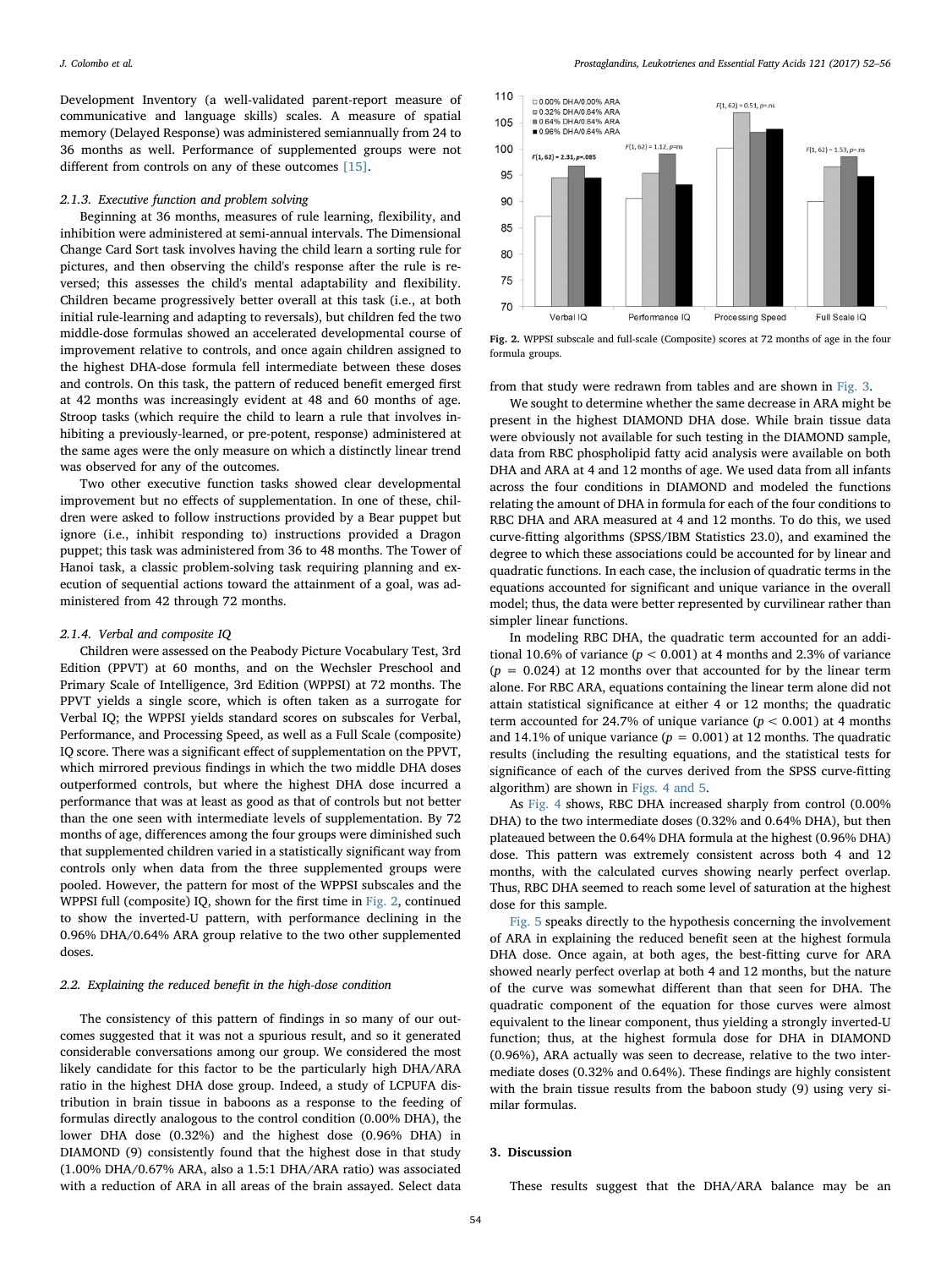<span id="page-3-2"></span>

<span id="page-3-3"></span>DHA in Formula

Fig. 4. RBC DHA levels for infants in the DIAMOND trial at 4 and 12 months.

<span id="page-3-4"></span>

Fig. 5. RBC ARA levels for infants in the DIAMOND trial at 4 and 12 months.

important factor in the efficacy of DHA and ARA on cognitive and developmental outcomes in infancy and early childhood. The DIAMOND results showed significant, meaningful, and long-lasting effects of feeding DHA and ARA-supplemented formula to infants from birth to 12 months of age. However, we found that increasing DHA while holding ARA constant (which increases the DHA: ARA ratio) resulted in a reduction of ARA in the RBC phospholipids of human infants at the highest DIAMOND DHA dose. Young baboons fed formula with a nearly identical amount of DHA and ARA showed a reduction in ARA in multiple brain regions compared to formula with a 0.5:1 ratio of DHA to ARA. In the DIAMOND results, infants assigned to this highest DHA dose demonstrated cognitive performance that was indistinguishable from controls in a number of outcome measures. Although the studies are not available to address the effect of feeding a formula containing DHA without ARA in either human or baboon infants, it seems likely that the effect on membrane phospholipids and perhaps development would be even more profound than with a 1.5:1 ratio of DHA to ARA.

The results here are expressed in terms of group outcomes and means; that is, group levels of the DHA/ARA balance were broadly associated with developmental and cognitive measures. Correlations Fig. 3. ARA in baboon brain as a function of formula composition. (Data redrawn from Heish et al. [\[7\]](#page-4-2)). Note that, in each case, the highest DHA dose (black bar) has lowest ARA tissue concentration in brain.

between individual ARA levels (or the DHA/ARA ratios) with individual cognitive outcomes would provide strong evidence for our hypothesis, but those correlations are too inconsistent and variable to provide either support or refutation of the position, perhaps owing to the lack of adequate power with this sample size.

Biochemical interactions between ARA and DHA are well documented in the literature. Both n-6 and n-3 LCPUFA utilize the same elongases and desaturases for synthesis from linoleic acid and alphalinolenic acid, respectively [\[16\].](#page-4-11) The balance of ARA and DHA appears to influence membrane n-6 and n-3 LCPUFA balance by bypassing this biosynthetic pathway leading to a potential imbalance similar to what has been seen in this study.

Although much of the literature on brain and cognitive function has focused on DHA, ARA is implicated in CNS function as well [\[16](#page-4-11)–18] and n-6 LCPUFA predominate over n-3 LCPUFA in the brain of developing primates [\[7\]](#page-4-2). We show here that a ratio of DHA to ARA of 1.5:1 reduces red blood cell membrane ARA during brain development compared to a 1:2 or 1:1 ratio. Because our results are analogous to the decrease in ARA and other n-6 LCPUFA found in brain of developing baboons fed a 1.5:1 ratio of DHA to ARA compared to a ratio of 1:2 (should be ref. [7](#page-4-2)), they suggest a similar decrease could occur in the brain of infants. Our studies of neurodevelopment in infants fed these same formulas suggest the balance of DHA to ARA in formula may be a factor in realization of benefits of LCPUFA supplementation in infancy and early childhood. The neurodevelopmental outcomes favor a 1:1 or 1:2 balance of DHA to ARA consistent with the conclusions from a recent review [\[16\].](#page-4-11)

#### Declaration of interest

SEC and JC have given lectures on LCPUFA and these results for Mead Johnson Nutrition; JC has been a consultant to Mead Johnson Nutrition on studies of infant and child cognitive development. The other authors declare no conflicts of interest. All authors read and approved the final manuscript.

#### Acknowledgements

The authors' responsibilities were as follows: SEC and JC designed the parent study and the follow-up study to age 6 years; KMG was responsible for the assessment of visual acuity; DJS coordinated data collection and management for DIAMOND, and EHK coordinated the overall conduct of the trial. JC wrote the manuscript and all authors participated in the critical review of the manuscript and approve of its final version.

# References

- <span id="page-3-0"></span>[1] [S.M. Innis, Perinatal biochemistry and physiology of long-chain polyunsaturated](http://refhub.elsevier.com/S0952-3278(17)30024-8/sbref1) [fatty acids, J. Pediatr. 143 \(2003\) 1](http://refhub.elsevier.com/S0952-3278(17)30024-8/sbref1)–8.
- <span id="page-3-1"></span>[2] [A.P. Simopoulos, The importance of the ratio of omega-6/omega-3 essential fatty](http://refhub.elsevier.com/S0952-3278(17)30024-8/sbref2)